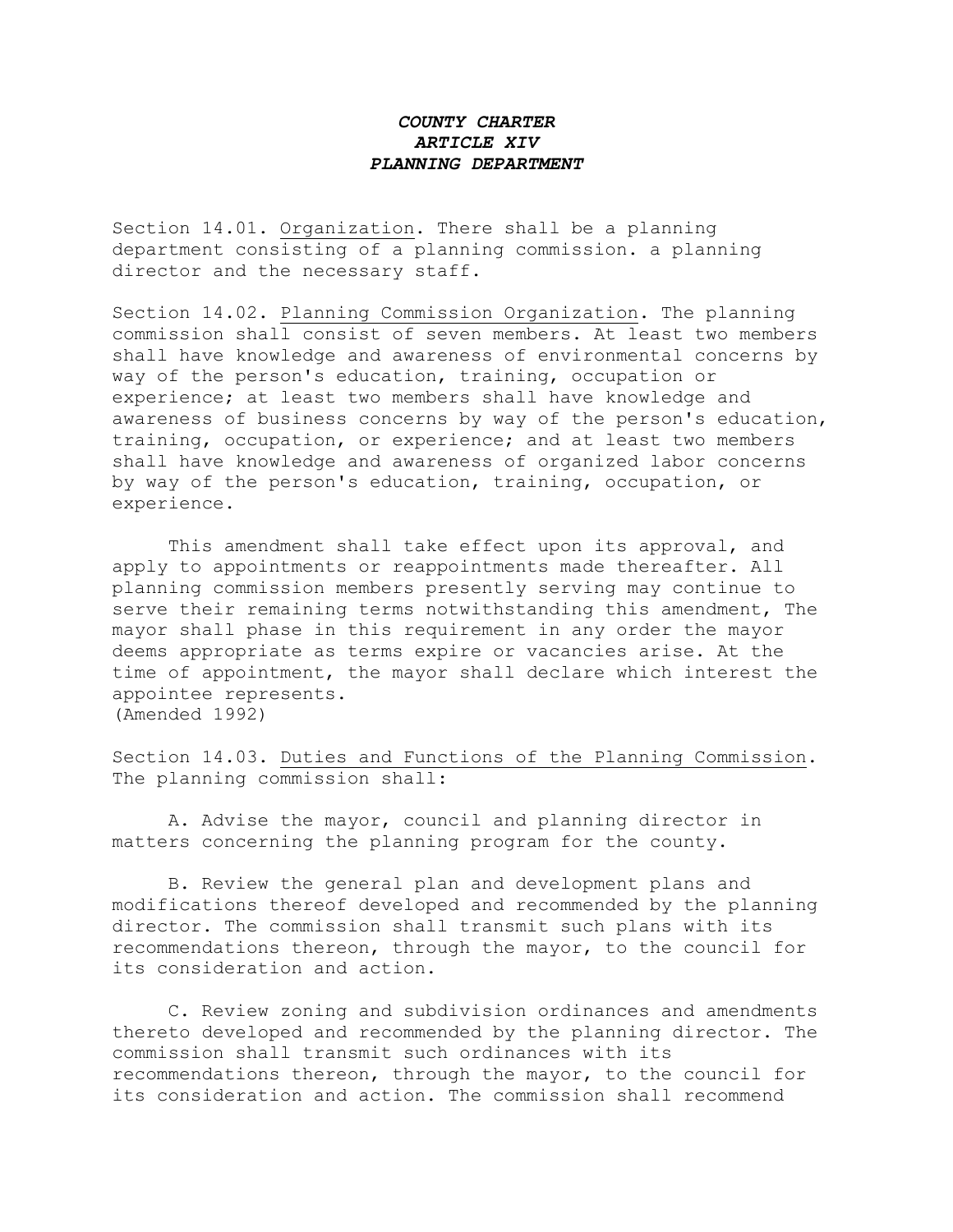approval or rejection of such ordinances in whole or in part and with or without modifications.

D. Hear and determine petitions for varying the application of the zoning ordinance with respect to a specific parcel of land and may grant such a variance pursuant to variance provisions established by the council in the zoning ordinance.

E. Adopt regulations having the force and effect of law pertaining to the responsibilities of the department.

F. Prepare a capital improvement program with the advice of the mayor, complementing and reflecting the State and Federal Programs for the County.

G. Perform such other related duties as may be necessary to fulfill its responsibilities under this charter.

Section 14.04. Director. The planning director shall be appointed and may be removed by the commission. He shall have a college degree in either planning, engineering, architecture, or he shall have had a minimum of five years of training and experience in a responsible planning position, at least three years of which shall have been in an administrative capacity in charge of major planning activities. He shall be the administrative head of the department.

Section 14.05. Powers, Duties and Functions of the Director. The planning director shall:

A. Prepare a general plan and development plans for the improvement and development of the county.

B. Be charged with the administration of the zoning and subdivision ordinance and the regulations adopted thereunder.

C. Prepare zoning and subdivision ordinances, zoning maps and regulations and any amendments or modifications thereto for the council.

D. Consolidate the lists of proposed capital improvements contemplated by the several departments in the order of their priority for the county.

E. Advise the mayor, council and planning commission on matters concerning the planning programs of the county.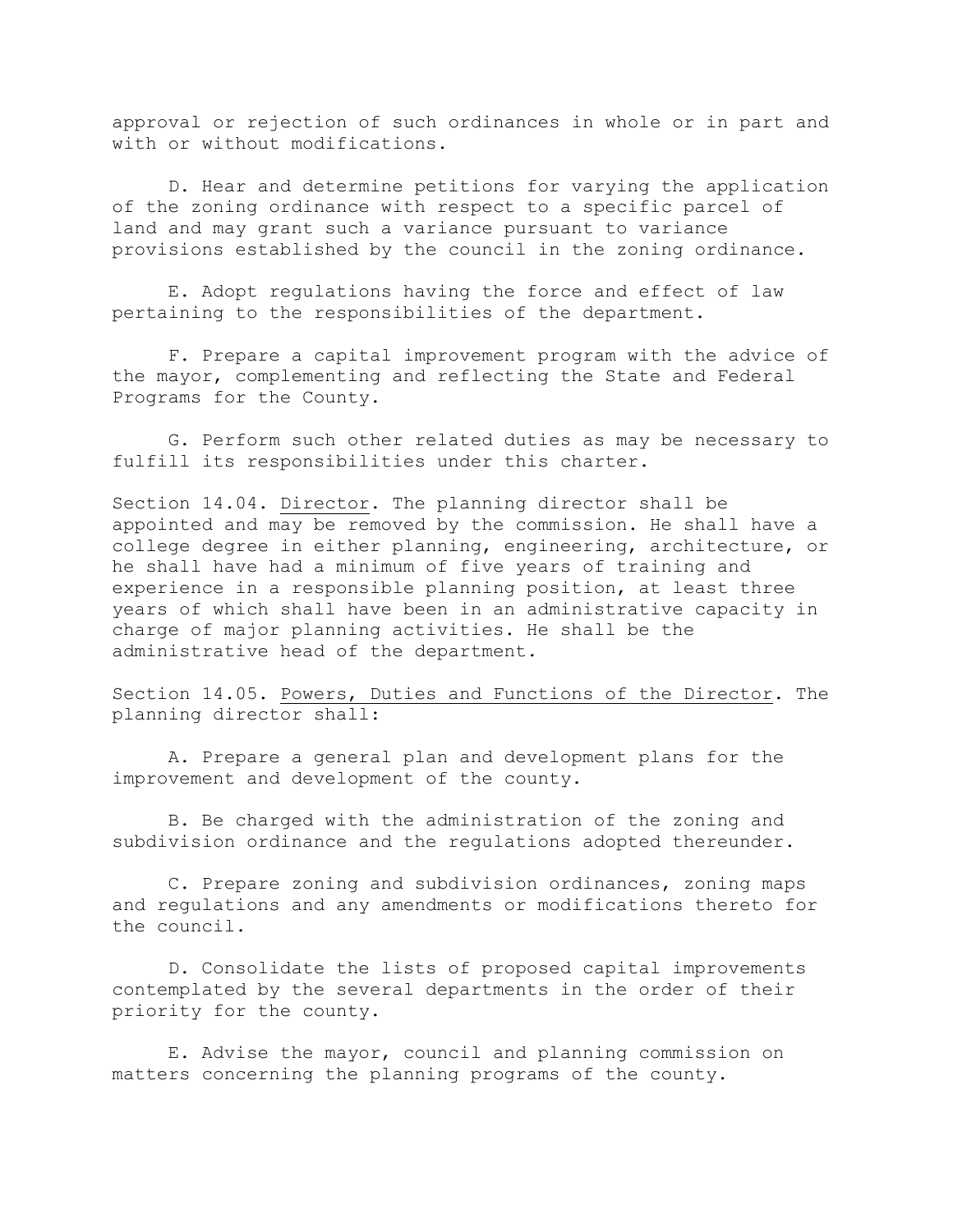Section 14.06. General Plan. The council shall adopt and may, from time to time, modify a general plan setting forth in graphic and textual form policies to govern the future physical development of the county. Such plan may cover the entire county and all of its functions and services or may consist of a combination of plans covering specific functions and services or specific geographic areas which together cover the entire county and all its functions and services. The general plan shall serve as a guide to all future council action concerning land use and development regulations, urban renewal programs and expenditures for capital improvements.

Section 14.07. Development Plan. 'Development plan' means a relatively detailed scheme for the replacement or use of specific facilities within the framework of and implements the general plan.

## Section 14.08. Adoption of the General Plan and Development Plans.

The council shall adopt the general plan or any development plan by ordinance. The general plan and all development plans shall be kept on file in the office of the planning department. The current general plan and all development plans and all amendments thereto adopted by resolution prior to January 2. 1977, are hereby ratified without further action of the council. (Amended 1976)

## Section 14.09. Subdivision or Consolidation of Land.

A. Subdivision Ordinance. The council shall enact an ordinance governing the subdivision or consolidation of land pursuant to which subdivision regulations shall be promulgated.

B. Approval of Subdivisions. After the enactment of the ordinance governing subdivisions or consolidations of land, no land may be subdivided unless the proposed subdivision plans are in conformity with the subdivision ordinance and regulations and have been approved by the planning commission.

C. Regulations of the Board of Water Supply. The regulations of the board or water supply shall govern the extent to which water mains and all necessary appurtenances shall be installed to and within subdivisions.